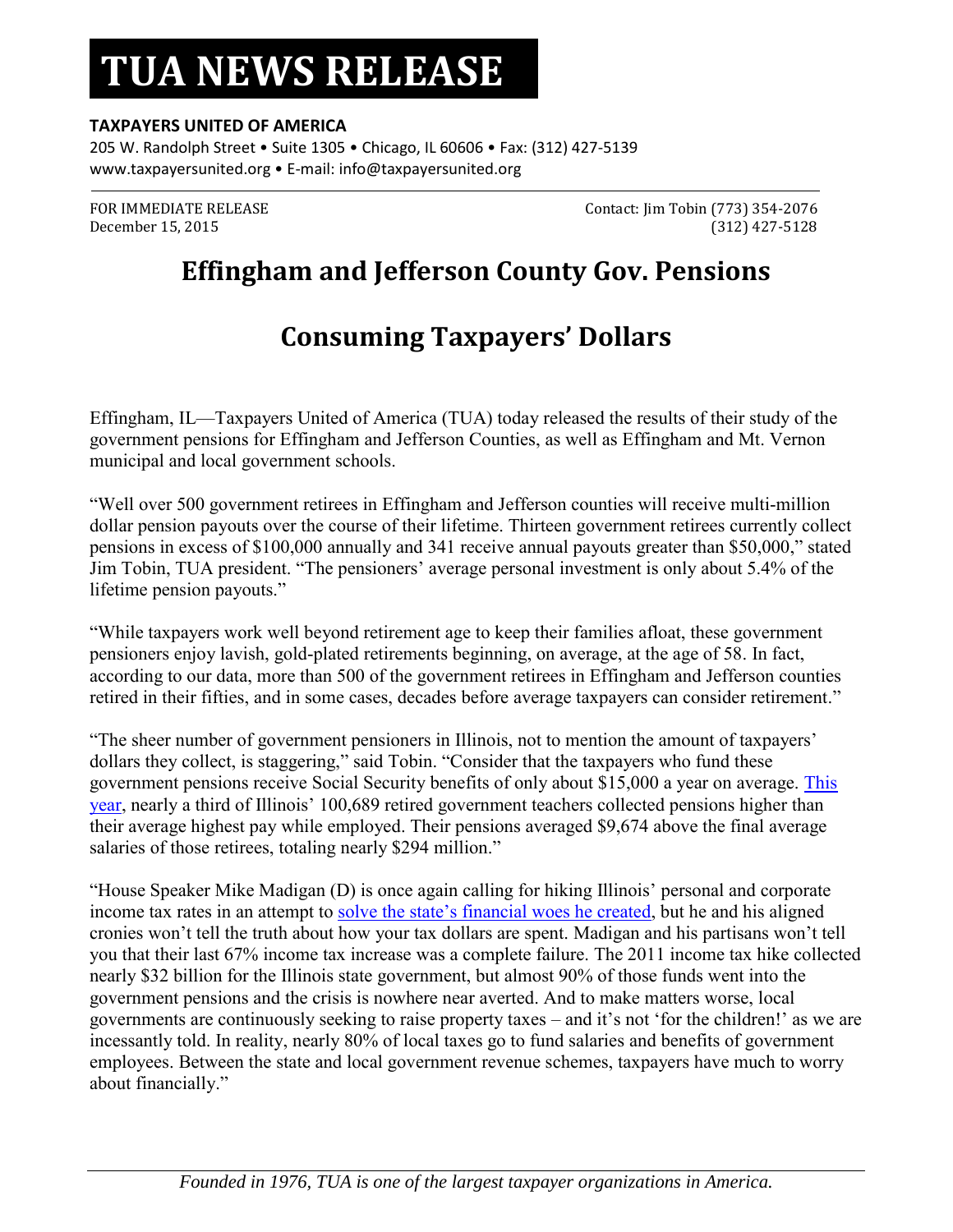# **TUA NEWS RELEASE**

#### **TAXPAYERS UNITED OF AMERICA**

205 W. Randolph Street • Suite 1305 • Chicago, IL 60606 • Fax: (312) 427-5139 www.taxpayersunited.org • E-mail: info@taxpayersunited.org

FOR IMMEDIATE RELEASE Contact: Jim Tobin (773) 354-2076 December 15, 2015 (312) 427-5128

"There are now well over 12,154 Illinois government pensioners collecting more than \$100,000 annually and 85,893 government pensioners collecting more than \$50,000 annually! And these numbers only pertain to the state pension funds and don't include any of the hundreds of local police and fire pension funds, so the financial trouble Illinois is facing is even more shocking."

"Retired Mt. Vernon School District 80 government employee, **Kevin L. Settle** enjoys an annual taxpayer funded pension of **\$126,133**. Over a normal lifetime, he will get about *\$4.8 million in pension payments*. His personal investment in this rich pension is about **4.3% or \$207,616**."

"**Gary D. Duncan** retired from the Jefferson County government and his current annual pension is **\$131,953**. He will collect about *\$3.5 million while he only put in \$177,218 of his own money*, slightly more than one year's pension payout. That's a **5%** investment in his own multi-million dollar retirement payout!"

Click to view our complete government pension data for:

- Effingham [Municipal Government Retirees](http://www.taxpayersunitedofamerica.org/wp-content/uploads/Effingham-Municipal-Gov-Retirees.pdf)
- Effingham [County Government Retirees](http://www.taxpayersunitedofamerica.org/wp-content/uploads/Effingham-County-Gov-Retirees.pdf)
- [Effingham Police Retirees](http://www.taxpayersunitedofamerica.org/wp-content/uploads/Effingham-Police-Retirees.pdf)
- **[Effingham Fire Retirees](http://www.taxpayersunitedofamerica.org/wp-content/uploads/Effingham-Firefighter-Retirees.pdf)**
- [Effingham County Government School](http://www.taxpayersunitedofamerica.org/wp-content/uploads/Effingham-County-Gov-Schools.pdf) Retirees
- [Mt. Vernon Municipal Retirees](http://www.taxpayersunitedofamerica.org/wp-content/uploads/Mt-Vernon-Municipal-Gov-Retirees.pdf)
- [Mt. Vernon Police Retirees](http://www.taxpayersunitedofamerica.org/wp-content/uploads/Mt-Vernon-Police-Retirees.pdf)
- [Mt. Vernon Fire Retirees](http://www.taxpayersunitedofamerica.org/wp-content/uploads/Mt-Vernon-Fire-Retirees.pdf)
- **• [Jefferson County Government Retirees](http://www.taxpayersunitedofamerica.org/wp-content/uploads/Jefferson-County-Gov-Retirees.pdf)**
- **•** [Jefferson County Government School Retirees](http://www.taxpayersunitedofamerica.org/wp-content/uploads/Jefferson-County-Gov-Schools.pdf)

"The best solution for government pension reform in Illinois, although difficult, would be the repeal of the Illinois Constitution's pension provision protecting them from being 'diminished or impaired.' In the meantime, the Illinois General Assembly should increase individual government employee contributions to their own gold-plated pensions by 10 percentage points. This would save taxpayers about \$150 billion over the next 35 years, or about \$4.3 billion a year, and save Illinois from financial ruin."

"Right now, most government school teachers don't pay the 9.4% required contribution to their own pension, and taxpayers in those school districts pay a portion or all of the teachers' pension contribution through higher property taxes. Having employees make the required contribution would save taxpayers roughly \$500 million in property taxes annually. And if all else fails, there is always the option of moving forward with legislation to begin the process of allowing municipalities and government schools to file for Chapter 9. Taxpayers must pursue these paths forward and any other options that reverse the course toward disastrously higher taxes in the immediate future," said Tobin.